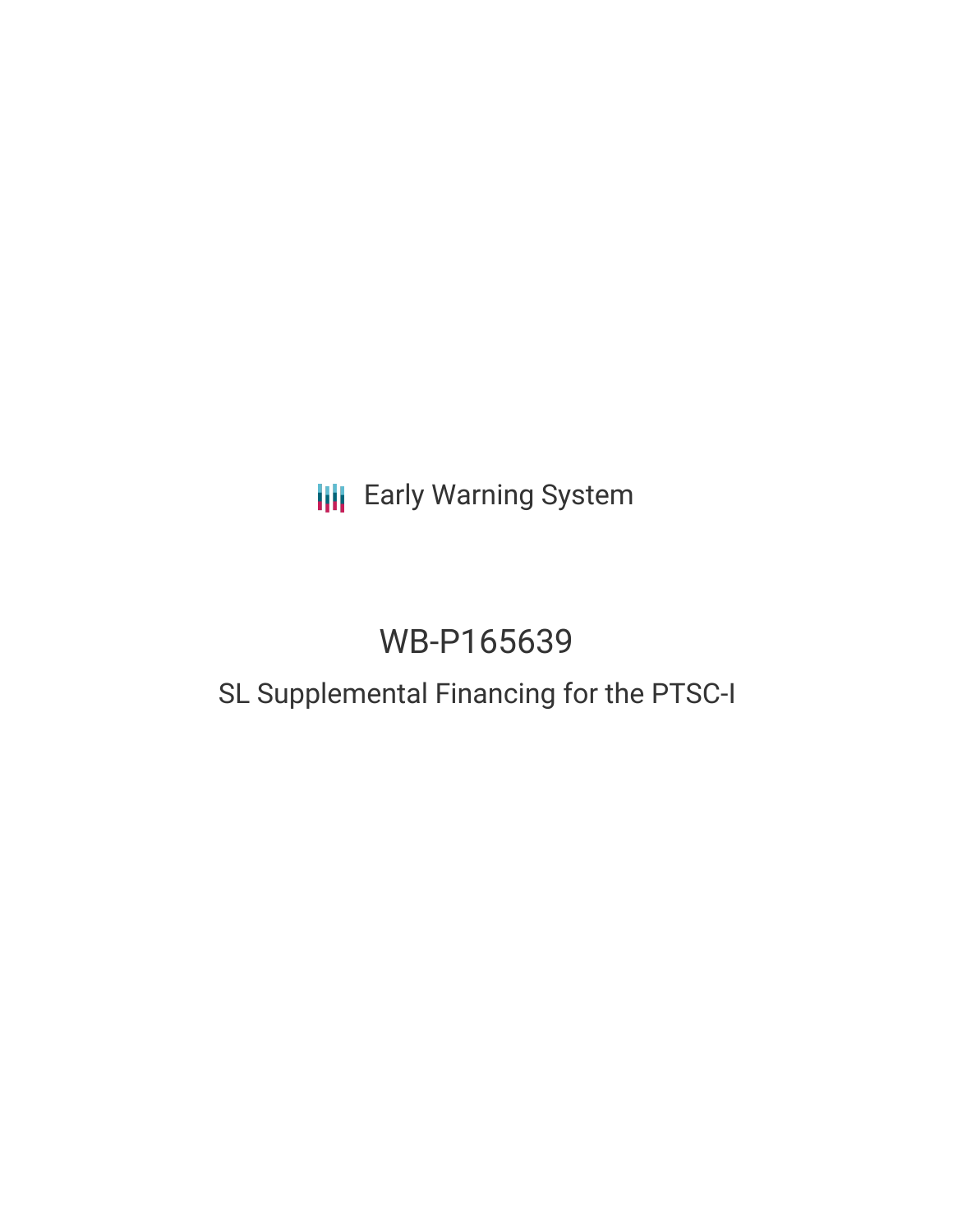

### **Quick Facts**

| <b>Countries</b>               | Sierra Leone                             |
|--------------------------------|------------------------------------------|
| <b>Financial Institutions</b>  | World Bank (WB)                          |
| <b>Status</b>                  | Active                                   |
| <b>Bank Risk Rating</b>        | U                                        |
| <b>Voting Date</b>             | 2017-11-30                               |
| <b>Borrower</b>                | MINISTRY OF FINANCE AND ECONOMIC DEVELOP |
| <b>Sectors</b>                 | <b>Climate and Environment</b>           |
| <b>Investment Amount (USD)</b> | \$10.00 million                          |
| <b>Project Cost (USD)</b>      | $$10.00$ million                         |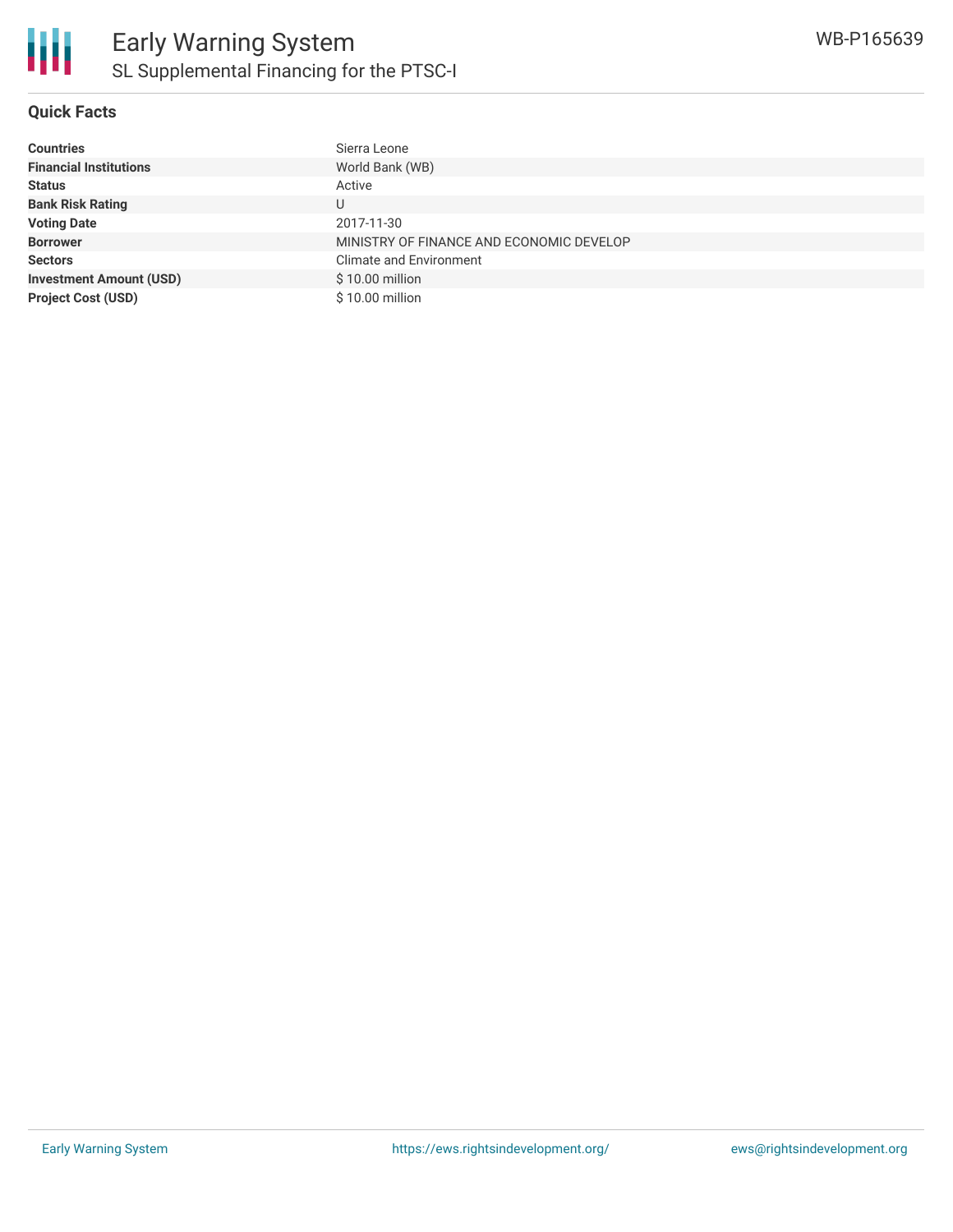

### **Project Description**

The development objective of the First Productivity and Transparency Support Credit Project for Sierra Leone is to estimate the damages and losses related to the landslide and flooding and to make preliminary estimations of the recovery needs. The WBG, with funding from the Global Facility for Disaster Reduction and Recovery (GFDRR), is also supporting the country to strengthen its capacity for disaster management. An on-going project9 supports GoSL to strengthen its policies and programs on Disaster Risk Reduction (DRR) through mainstreaming activities related to the country's climate resilience and disaster risk mitigation priorities. The project aims to: (i) strengthen institutional capacity and consensus building for DRR, including synchronization of programs towards DRR preparedness and responsiveness; (ii) enhance DRR programs through development of tools (e.g. flood hazard identification; vulnerability analysis) for disaster preparedness that encourage community participation, including affected households; and (iii) build the knowledge base for disaster risk management (DRM).The Productivity and Transparency Support Credit (PTSC) series supports reforms to increase productivity and improve transparency. The aim of the series is to contribute to the Government's objective of achieving sustainable and inclusive economic development through: (i) increasing productivity in selected economic sectors and (ii) improving transparency and accountability in selected government decision making processes. The program covers six policy areas, namely: agriculture and land, fisheries, energy, education, procurement, and asset disclosure. Financing provided through the operations supports the maintenance of adequate fiscal framework and helps to absorb shocks without impeding the provision of basic public services.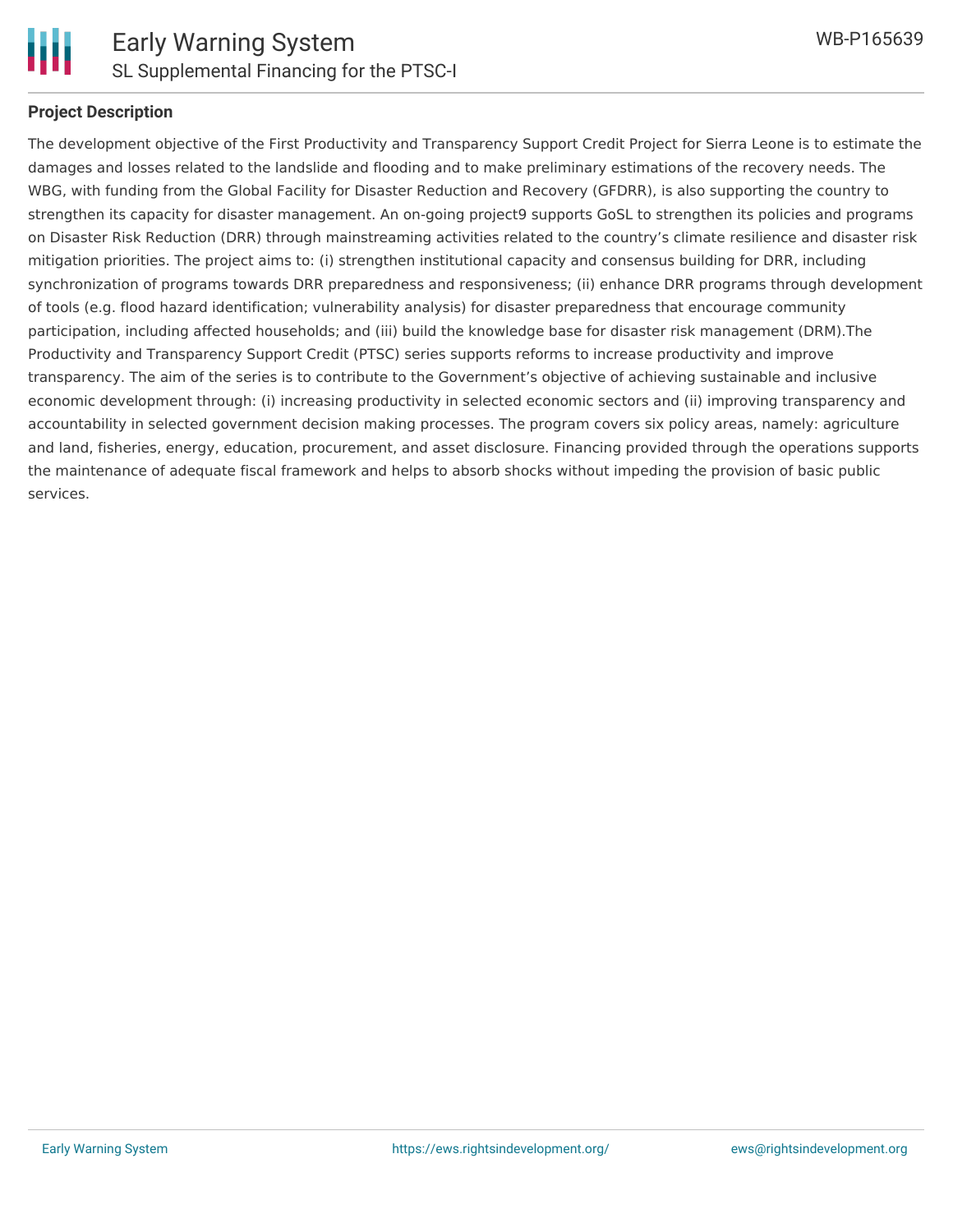

### Early Warning System SL Supplemental Financing for the PTSC-I

### **Investment Description**

World Bank (WB)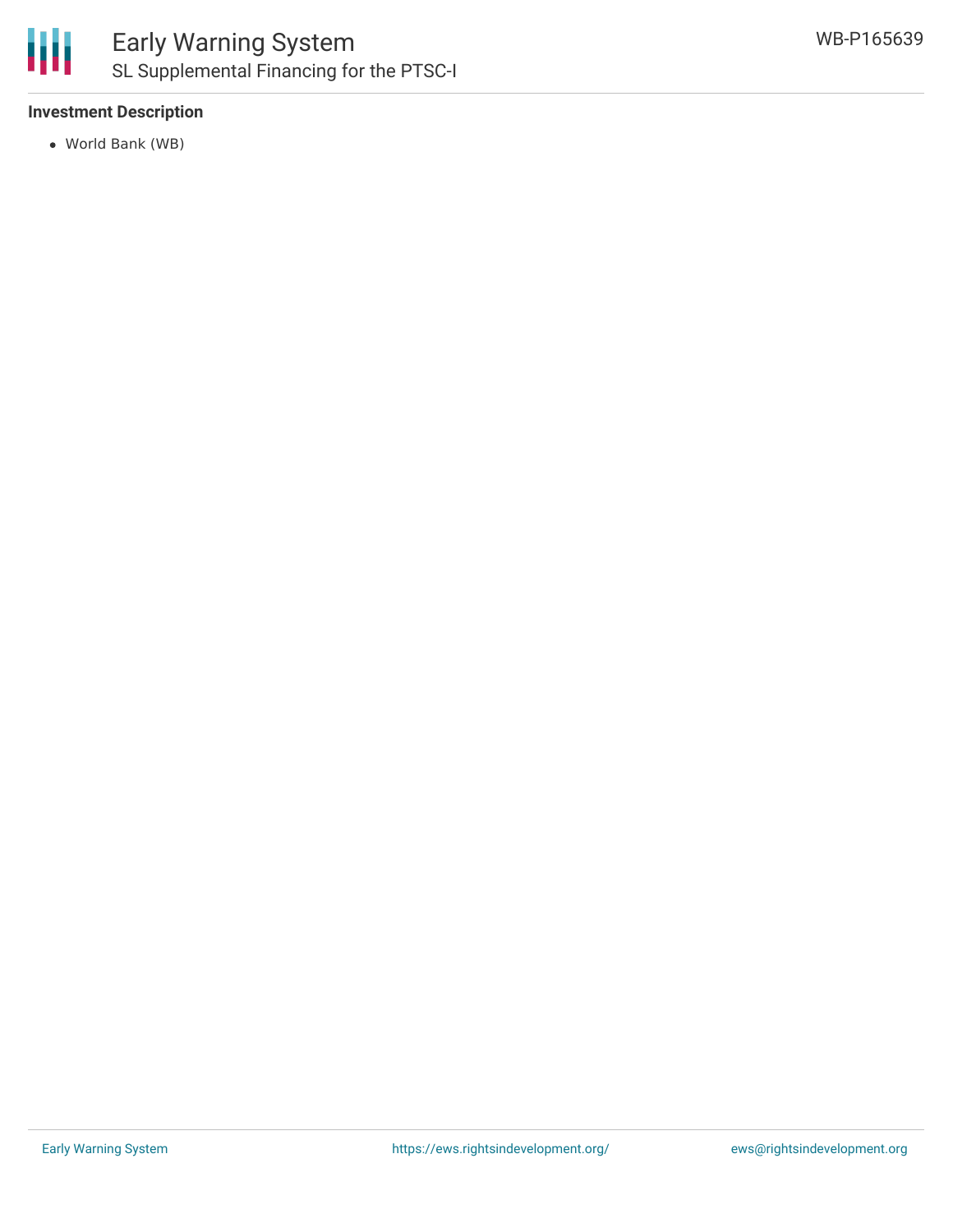

### **Contact Information**

Contact: Mamadou Ndione Title: Senior Economist Tel: (202) 4582464 Fax: (202) 473 8368 Email: mndione@worldbank.org ACCOUNTABILITY MECHANISM OF WORLD BANK

The World Bank Inspection Panel is the independent complaint mechanism and fact-finding body for people who believe they are likely to be, or have been, adversely affected by a World Bank-financed project. If you submit a complaint to the Inspection Panel, they may investigate to assess whether the World Bank is following its own policies and procedures for preventing harm to people or the environment. You can contact the Inspection Panel or submit a complaint by emailing ipanel@worldbank.org. You can learn more about the Inspection Panel and how to file a complaint at: http://ewebapps.worldbank.org/apps/ip/Pages/Home.aspx.